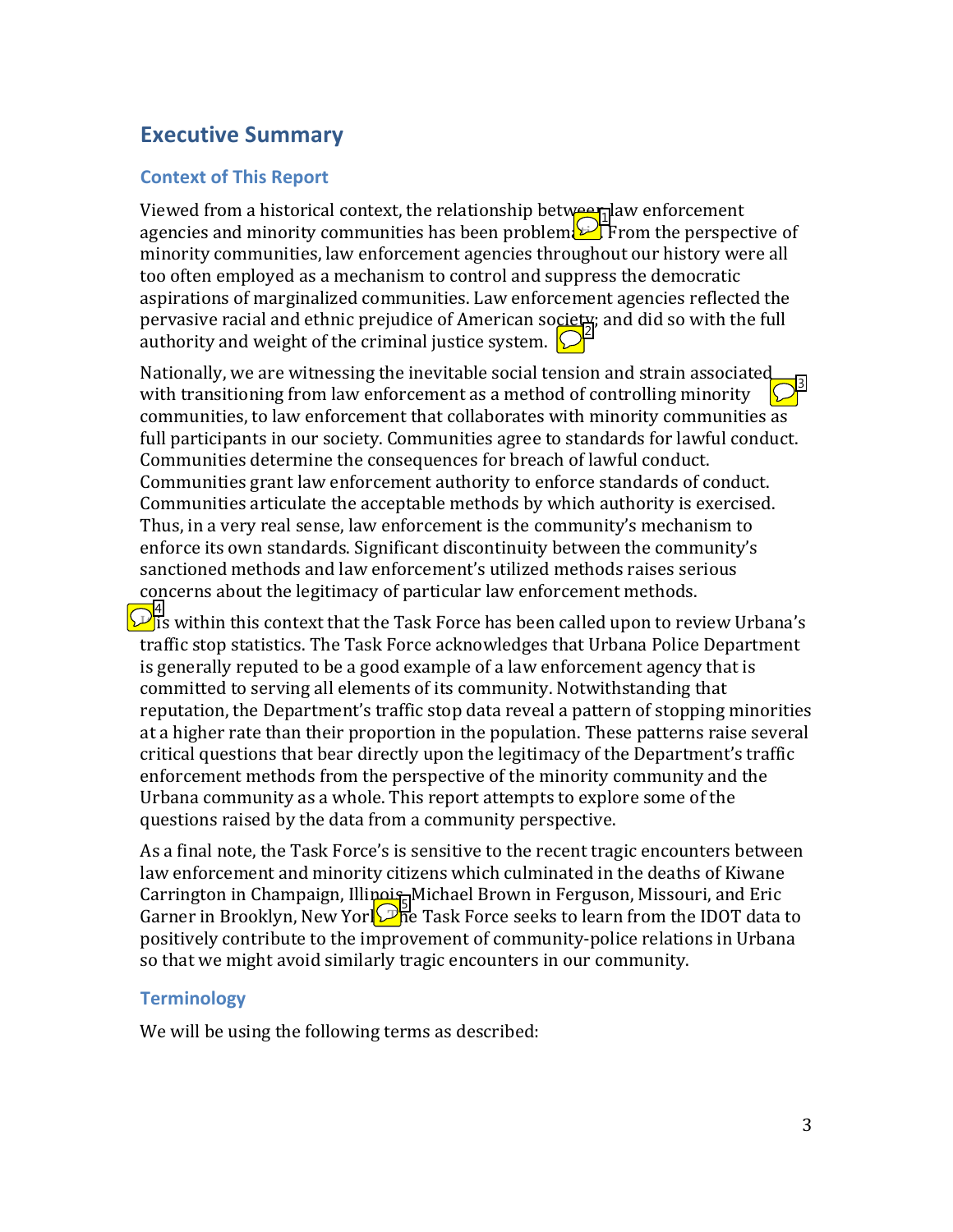# Summary of Comments on Task Force Report

| Page: 3                                                             |                                                                                                              |                                                                                      |                                                                                                                                                          |  |  |
|---------------------------------------------------------------------|--------------------------------------------------------------------------------------------------------------|--------------------------------------------------------------------------------------|----------------------------------------------------------------------------------------------------------------------------------------------------------|--|--|
| Number: 1                                                           | Author: G01coral                                                                                             | Subject: Sticky Note                                                                 | Date: 8/14/2015 3:03:05 PM                                                                                                                               |  |  |
|                                                                     |                                                                                                              | I would like to suggest to change "problematic" to "difficult"                       |                                                                                                                                                          |  |  |
| Number: 2                                                           | Author: G01coral                                                                                             | Subject: Sticky Note                                                                 | Date: 8/14/2015 3:15:29 PM                                                                                                                               |  |  |
| I would like to add:                                                |                                                                                                              |                                                                                      |                                                                                                                                                          |  |  |
| "knowing that many other organizations, may share similar behavior" |                                                                                                              |                                                                                      |                                                                                                                                                          |  |  |
| Number: 3                                                           | Author: G01coral                                                                                             |                                                                                      | Subject: Sticky Note Date: 8/14/2015 3:30:13 PM                                                                                                          |  |  |
|                                                                     |                                                                                                              |                                                                                      | I think this entire paragraph could express accountability from both groups as that Law enforcement should be conscience about being sensitive           |  |  |
|                                                                     |                                                                                                              |                                                                                      | to different cultures. At the same time, the community need to be accountable about their actions.                                                       |  |  |
| Number: 4                                                           |                                                                                                              | Author: G01coral Subject: Sticky Note Date: 8/14/2015 3:33:03 PM                     |                                                                                                                                                          |  |  |
|                                                                     |                                                                                                              |                                                                                      | The Task Force has been called to study the disproportion of the statistical result on traffic stops. In my opinion this other, difficult relations with |  |  |
|                                                                     |                                                                                                              | the law enforcement and the community can be addressed but it is not the main focus. |                                                                                                                                                          |  |  |
| Number: 5                                                           | Author: G01coral                                                                                             | Subject: Sticky Note                                                                 | Date: 8/14/2015 3:35:34 PM                                                                                                                               |  |  |
|                                                                     | I don't know why these events that are not related with traffic stop need to be addressed. Please a clarify. |                                                                                      |                                                                                                                                                          |  |  |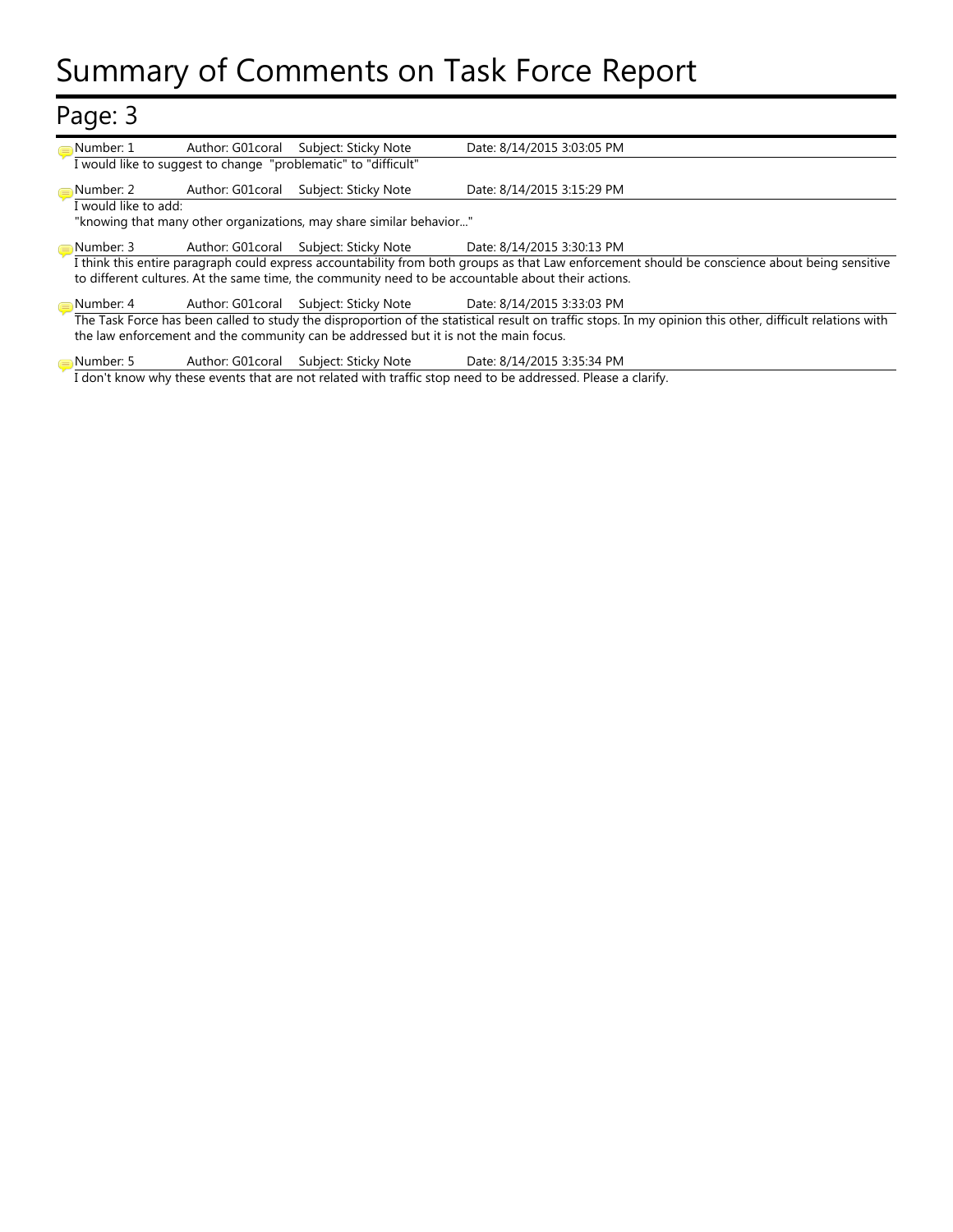effect on crime rates. We find that the benefits of engaging in these practices must be measured and weighed against the negative impacts that such practices make in the community. Insofar as hot-spot policing continues to be used, and we recognize that there are benefits in doing so, we urge the Police Department to do additional targeted community engagement to minimize the negative experiences that many African-American drivers have due to the resulting increased number of traffic stops that occur from the practice.

As part of our discussions with the Police Department regarding different types of policing, we found that traffic stops were not tracked as to type, whether hot-spot policing, specific traffic details, or other sorts of engagements. While we recommend in this report several additional kinds of information the Police Department should be collecting and reviewing to improve police procedures, the Department has already instituted a procedure to collect traffic stop type as part of their regular collection of traffic stop data due to our discussions with them.

#### **Summary of Recommendations**

There are detailed recommendations at the end of this report. This is a high-level summary of some of the key recommendations.

- The Police Department should continue and expand the programs it has already initiated during the existence of the Task Force, particularly trainings on implicit bias, the collection and monitoring of additional traffic stop data (beyond IDOT requirements) to help eliminate disparities, and reviews of traffic stops with officers to assess the motivations, efficacy, and results of traffic stops.
- A statistician should be enlisted to continue the review of traffic stop statistics on an annual basis to find any trends and identify biases that may exist.
- Crime statistics should be regularly reviewed to assure that any differences in police tactics are justified by significant reductions in crime rate as compared to the negative impact such tactics have on the communities where they are used.
- Police Department policies should be reviewed to be sure that ticketing for traffic stops is done proportionally, across race or ethnicity, where traffic stops are disproportional due to specific police procedures.  $\bigcirc$
- The City Council should review the disproportional economic impacts of citations for traffic violations and examine changes that might ameliorate those impacts. For example, fines for different traffic violations should be reviewed with an eye toward reducing fines that disproportionately impact the African-American and Latino communities. The City Council should review the disproportional economic imp<br>citations for traffic violations and examine changes that might am<br>impacts. For example, fines for different traffic violations should b<br>with an eye toward r
- The Police Department should  $\sqrt{\frac{1}{2}}$  age with the communities affected by disparate traffic stops, both to help educate the community on traffic stop expectations and how community members can help to reduce the number of traffic stops and citations, as well as to help educate officers on the experiences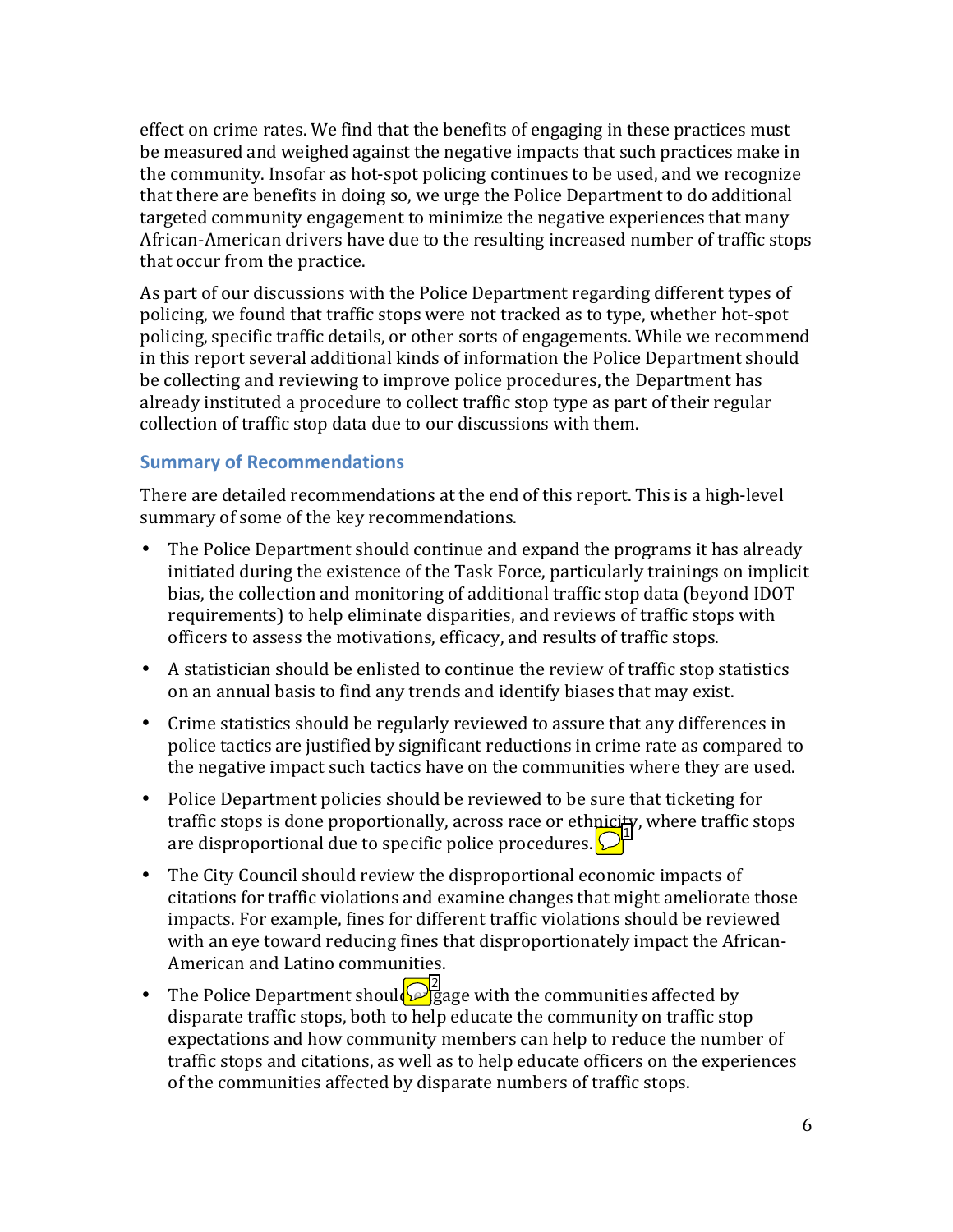### Page: 6

| Number: 1            | Author: G01coral Subject: Sticky Note  | Date: 8/14/2015 3:39:11 PM                                                                                                            |
|----------------------|----------------------------------------|---------------------------------------------------------------------------------------------------------------------------------------|
|                      |                                        | In my opinion community safety should be the priority so, if it is proportional we will create another issue base of race and safety. |
| Number: 2 .<br>_ _ _ | Author: G01 coral Subject: Sticky Note | Date: 8/14/2015 3:40:21 PM                                                                                                            |

I will suggest to add: "continue"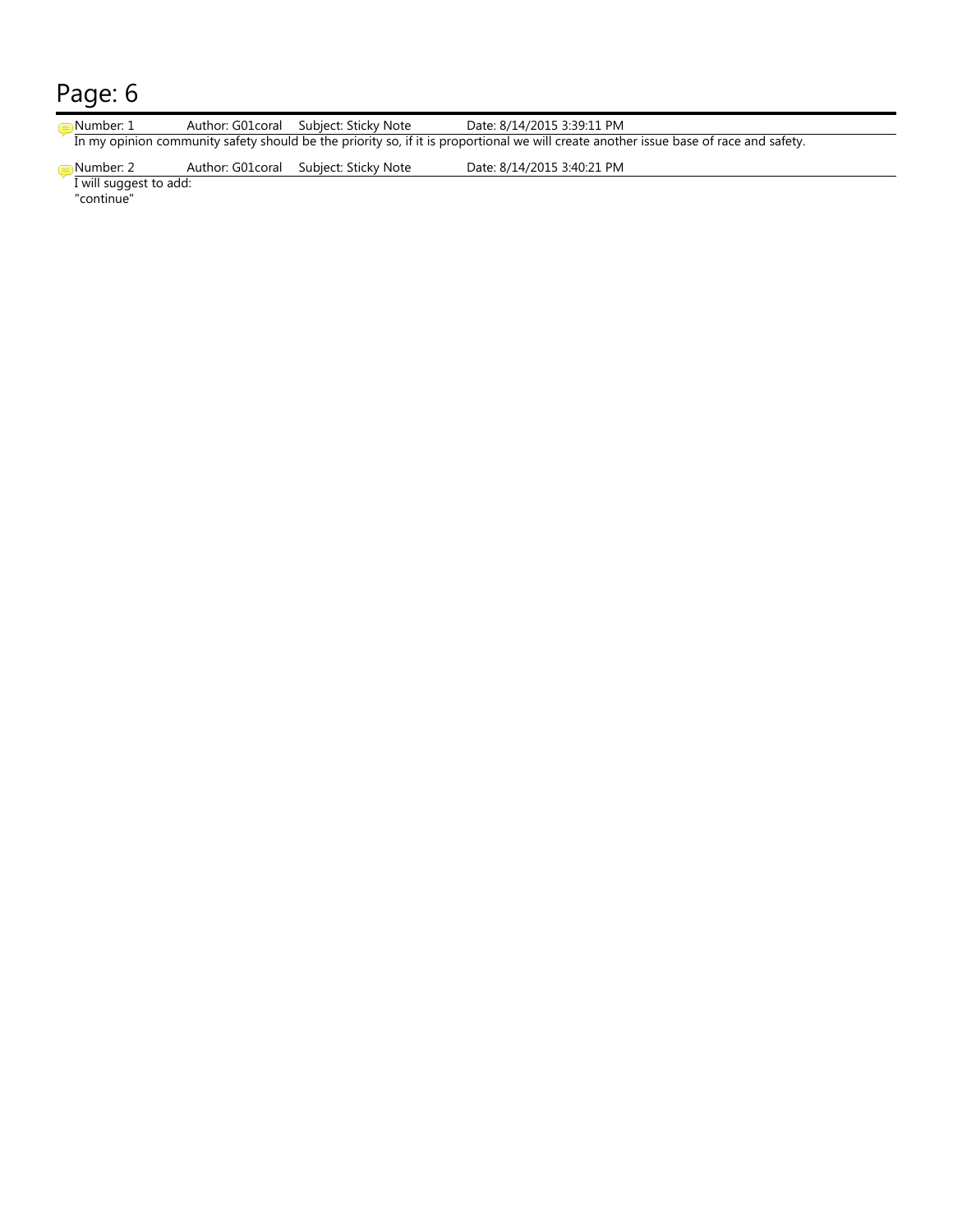The Task Force began to recognize that there were different kinds of stops and that some types of stops would be more likely to increase the racial disparity. In response the Police Department changed the data collection for IDOT to include the type of stop being conducted. The additional data collected now includes a breakdown of stop type into the following categories; Traffic (identified traffic issues), Patrol (for target patrol/hot spot policing), Community Caregiving stops. The data collection has begun and it should yield insight into what types of stops contribute to the overall racial disparity.

One member of the subcommittee participated in a ride-along. A traffic stop that occurred during the ride-along led to some interesting conclusions about police procedure and how we should view some of the traffic stop data that we collect. The driver, an African-American woman, was stopped for a non-functioning headlight. When asked, the driver was unable to produce proof of insurance. The officer asked the driver if she had a smart phone and if so, whether she could research her last insurance payment as proof. The driver was able to do so, showing the officer and avoiding a citation.

While these sorts of interactions are not average, and are done at the officer's discretion, this encounter leads to an interesting view of the "length of stop" data that is collected. In many cases, an especially long traffic stop can indicate a very negative outcome for a driver, because a car is towed or the driver is arrested. However, a longer traffic stop might also indicate a more positive outcome for the driver than otherwise expected: The officer might try to work out solutions that avoid a citation, or might wait with the driver to have someone pick them up instead of towing a vehicle. Conversely, extremely short stops that result in a citation can be cause for concern, particularly ones in the "Community Caregiving" category, as the officer might not be engaging with the driver to an appropriate extent. Data to determine the differences are not currently available.

#### **Meeting With The Chief Of Police**

Police Chief Connolly agreed to meet with members of the taskforce to discuss his philosophy about police engagement, the process of changing procedures, and the engagement and collaboration with other police departments and community led groups such as the Champaign County Community Coalition. Chief Connolly was very receptive that Task Force is doing and is looking forward to forthcoming recommendations.

Chief Connolly openly shared his thoughts about the allocation of police officers and community policing should be balanced in order to reduce crime. Chief Connolly require  $\mathbb{Q}^{\text{all}}$  city has seen an increase in neighborhood watch programs. To date the watch programs had increased from 11 to 28.<br>Chief Connolly also stated that the Department needs to do a better job of deplaying result  $\theta$  city has seen an increase in neighborhood watch programs. To date the watch programs had increased from 11 to 28.

Chief Connolly also stated that the Department needs to do a better job of deploying social media. Currently there are community engagement programs such as  $\mathbb{Z}_p^s$ 's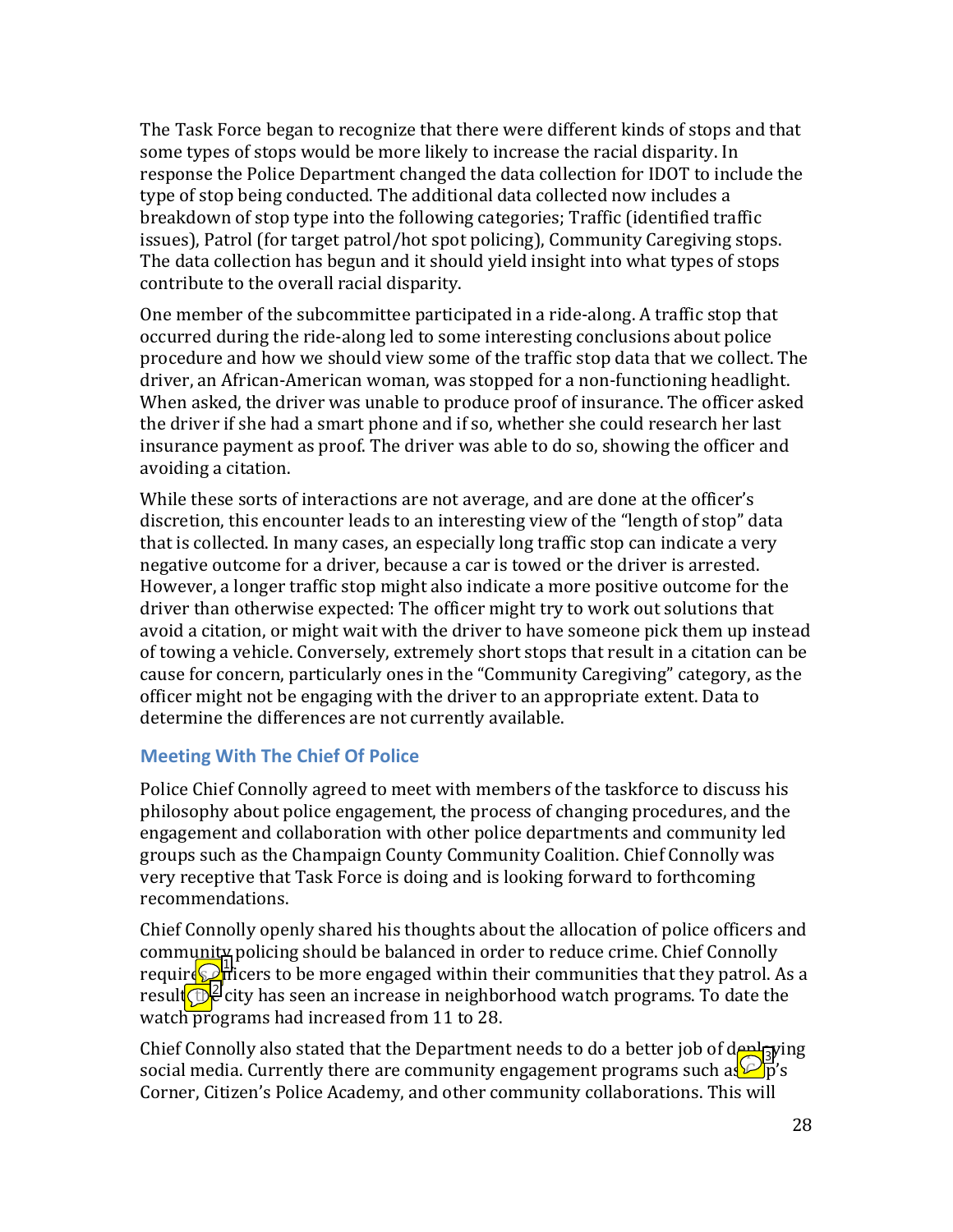## Page: 28

| Number: 1                                                                                        |                                                    | Author: G01 coral Subject: Sticky Note | Date: 8/14/2015 3:44:47 PM                                                                                                |  |  |  |  |
|--------------------------------------------------------------------------------------------------|----------------------------------------------------|----------------------------------------|---------------------------------------------------------------------------------------------------------------------------|--|--|--|--|
|                                                                                                  | I would like to change "requires" to "encourages". |                                        |                                                                                                                           |  |  |  |  |
|                                                                                                  |                                                    |                                        | I attended this meeting and he never required his officer about engagement because that is part of his policy as a Chief. |  |  |  |  |
| Number: 2                                                                                        | Author: G01coral                                   | Subject: Sticky Note                   | Date: 8/14/2015 3:47:51 PM                                                                                                |  |  |  |  |
| I would like to add:                                                                             |                                                    |                                        |                                                                                                                           |  |  |  |  |
| "of the Chief's philosophy and the engagement that he and his officers has been doing, the city" |                                                    |                                        |                                                                                                                           |  |  |  |  |
| Number: 3                                                                                        | Author: G01coral                                   | Subject: Sticky Note                   | Date: 8/14/2015 3:48:26 PM                                                                                                |  |  |  |  |
| Urbana Police Department                                                                         |                                                    |                                        |                                                                                                                           |  |  |  |  |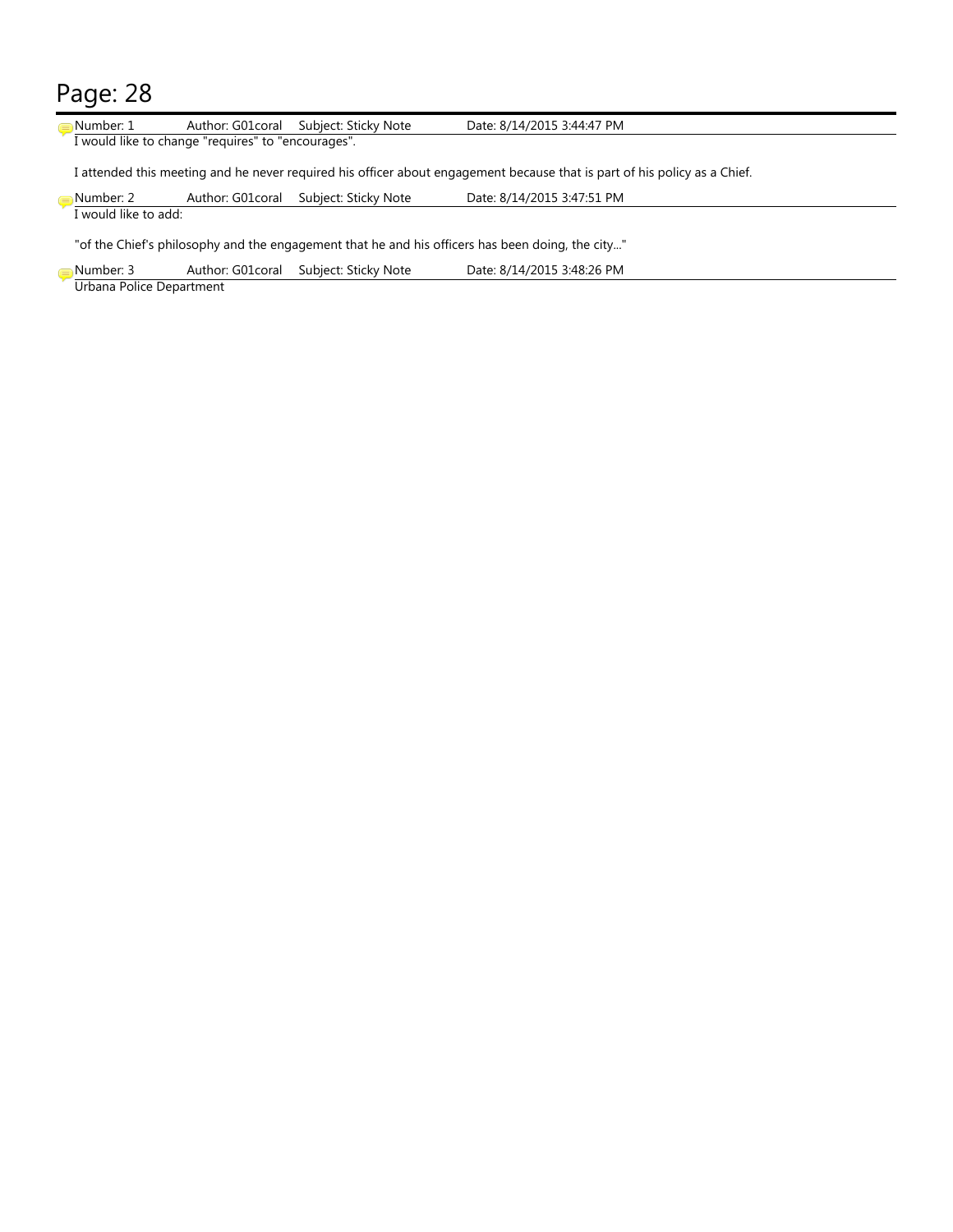ensure that community we receptive messaging about engagement efforts of the Urbana Police Department $\mathcal{P}$  ere is also a need to enhance the resources for Non-English speaking in order to communicate about the resources of the Urbana Police Department.

#### **Public Engagement**

To date, there has not been sufficient engagement between the Police Department and the public on the topics of police procedures and traffic stops in particular. During the February Town Hall event, it was clear that many members of the community have had interactions with law enforcement that reflect fear, concern, mistrust, frustration, and hopelessness. While this might not be entirely (or even chiefly) due to bad interactions with Urbana officers, even simply being repeatedly subject to routine traffic stops can have significant negative impact, as described in the Community Impact section of this report. Groups like the Champaign Community Coalition and other such citizen-led field teams do provide some engagement with the community, but do not provide the kind of interaction that other modes of communication might offer. There have been some good efforts to engage the public, including programs like the "Cop's Corner" videos. Further social media programs would be beneficial, as well as more educational programs. The major barrier to expansion of these sorts of community engagements appears to be staffing levels and budgetary constraints.

#### **Recommendations**

We have collected together the following recommendations based on our examination of current statistics, the community impact of the disparity in traffic stops, our review of current procedures, and a review of existing literature regarding policing and traffic stops.

#### **Continuation and Expansion of Recently Instituted Changes**

- The collection of traffic stop "category" data as instituted is a good addition to the data collected by the Police Department. These categories should be reviewed and changed as necessary. In addition to category of stop, additional pieces of data (for example, reason for length of stop) should also be collected.
- Implicit bias trainings and workshops are essential to continue. Officers need to understand that they are subject to biases even if their intentions are pure. Being able to identify those biases and act to mitigate them will result in far less negative impact to the community. Officers should have required ongoing training about how biases affect their policing practices on an annual basis. Such trainings should be provided with compensation and support of the City of Urbana, and should be a required part of officer's continuing education. They should be elements of an officer's evaluations and promotion. Some of these training sessions should also be available for the community at large to attend, where members from both the Police Department and the community can participate together.